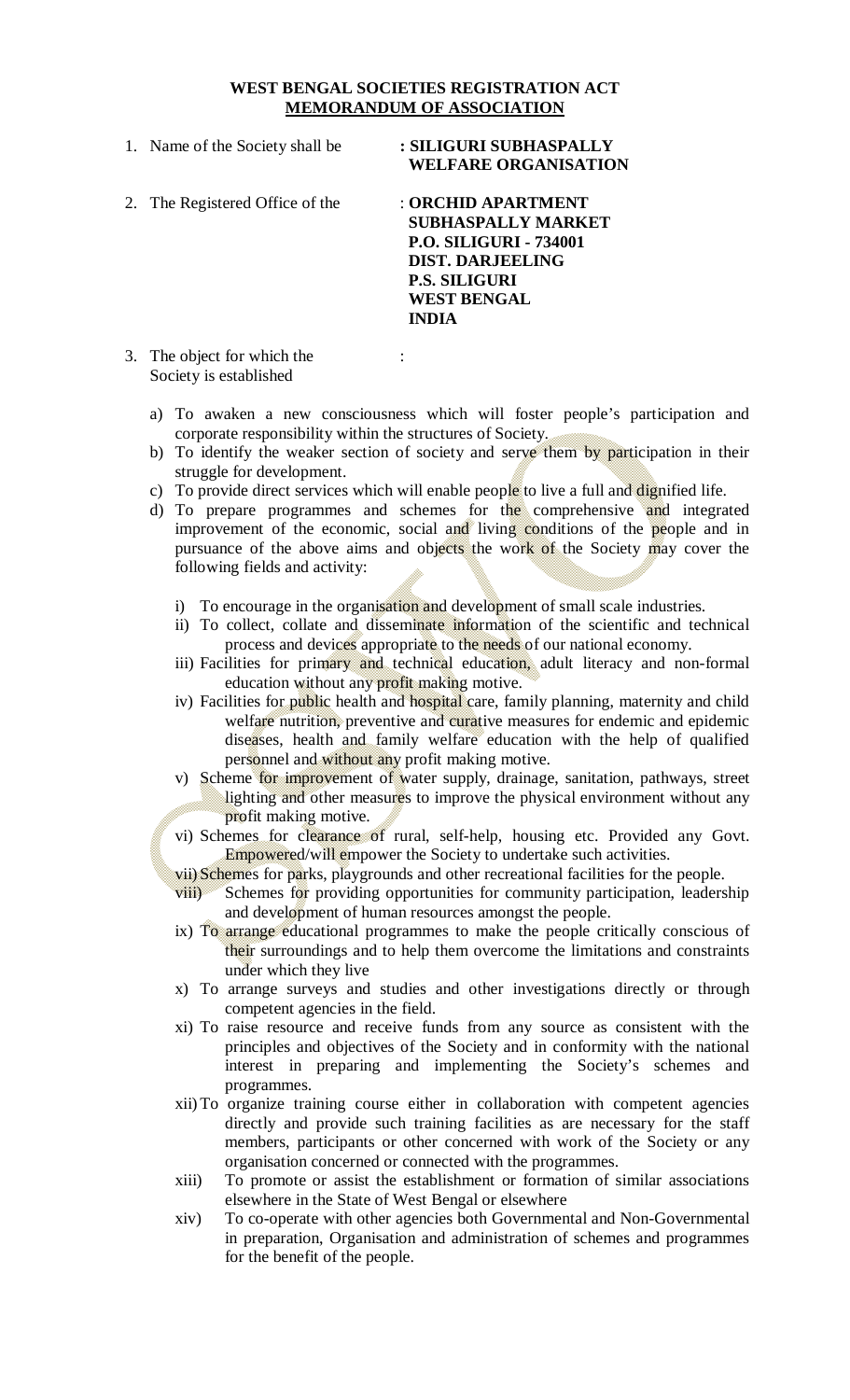- xv) To co-operate with national and international organisations having similar objectives and depute or receive representatives to and from such organisation.
- xvi) To purchase, take on loans or in exchange, hire or otherwise, acquire property, movable and any rights or privileges which may be deemed necessary or convenient for the purpose of the Society and to improve, develop, manage, self-lease, mortgage, dispose of or otherwise deal with all or any part of the property of the Society.
- xvii) To accept any gift or legacy in favour of the Society, whether subject or not to any special trusts or conditions for the furtherance or any of the objects of the Society.
- xviii) To borrow or raise money for the purpose of the Society in such manner as may from time to time be decided by the Society.
- xix) To be affiliated to or amalgamated or incorporated with any other institutions, societies or associations having objects similar to any of those of the society and to co-operate with any person or persons in pursuance of such objects.
- xx) To publish or cause to be published useful Literatures, Papers, Magazines, Books, Periodicals etc.
- xxi) To arrange and organize Small Savings Activities.
- xxii) To open charitable dispensaries, maternity home, children's clinics, orphanage and family planning centres, old aged home etc. with the help of qualified personnel, and without any profit making motive.

The income and properties of the Society whatsoever derived or obtained shall be applied solely towards the promotion of the objects of the Society and no portion thereof shall be paid to or divided amongst any of its members by way of profits.

| <b>SL</b> | Name                                   | <b>Address</b>                                                                                | <b>Occupation</b>       |
|-----------|----------------------------------------|-----------------------------------------------------------------------------------------------|-------------------------|
| No.       |                                        |                                                                                               |                         |
| 01.       | Dr Prasanta Paul, President            | 'Duo Villa" Rabindra Nagar<br>P.O. Siliguri - 734 006<br>Dist. Darjeeling.                    | Medical<br>Practitioner |
| 02.       | Sri Sumit Sen, Vice-President          | Milan Mandir Road<br>Subhas Pally<br>P.O. Siliguri - 734 001<br>Dist. Darjeeling.             | Service                 |
| 03.       | Sri Balaram Sarkar, Secretary          | 'Jeevan Jyoti Apartment"<br>Subhas Pally<br>P.O. Siliguri - 734 001<br>Dist. Darjeeling.      | Service                 |
| 04.       | Sri Prosenjit Ghosh, Treasurer         | Nandan Sarani<br>East Rabindra Nagar<br>P.O. Siliguri - 734 006<br>Dist. Jalpaiguri.          | Service                 |
| 05.       | Sri Gopinath Saha, Assistant Treasurer | 85, Milan Mandir Road,<br>Subhas Pally<br>P.O. Siliguri - 734 001<br>Dist. Darjeeling.        | Retired                 |
| 06.       | Sri Biplab Das, Member                 | Siliguri College of Commerce,<br>College Para<br>P.O. Siliguri - 734 001<br>Dist. Darjeeling. | Service                 |
| 07.       | Sri Rajat Chatterjee, Member           | College Para<br>Near: Baghajatin Park<br>P.O. Siliguri 734 001<br>Dist. Darjeeling            | Service                 |

# **4. The names, address and descriptions of the members of the Executive Committee**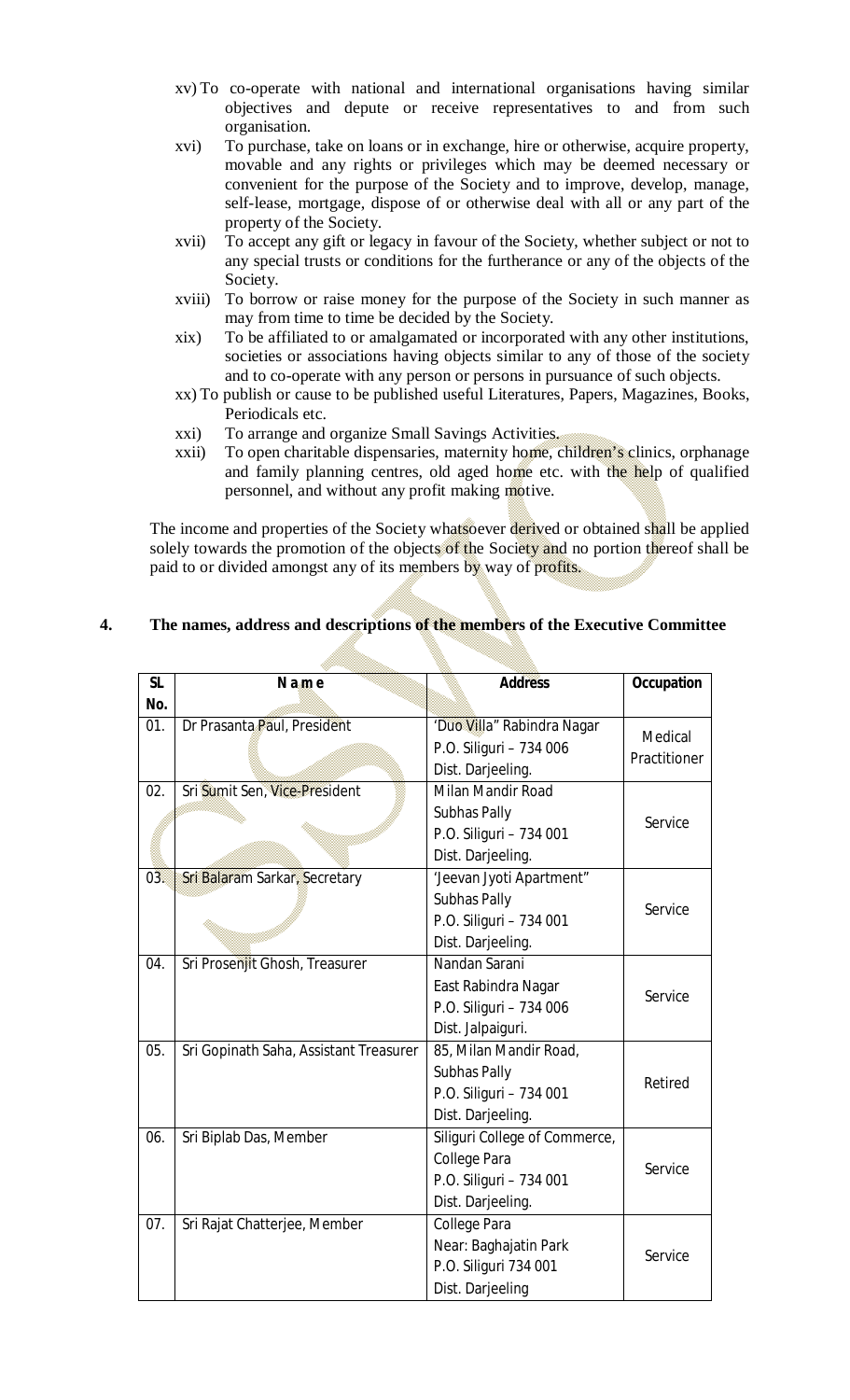| 08. | Sri Gobinda Saha, Member | 37, Sukumar Roy Road<br>Subhas Pally<br>P.O. Siliguri - 734 001<br>Dist. Darjeeling                                 | <b>Business</b> |
|-----|--------------------------|---------------------------------------------------------------------------------------------------------------------|-----------------|
| 09. | Smt. Rina Raha, Member   | "Sanghati Apartment"<br>7/4 Milan Mandir Road<br>Subhaspally,<br>P.O. Siliguri - 734 001<br>Dist. Darjeeling        | <b>Business</b> |
| 10. | Smt. Mithu Das, Member   | C/o Sri Biplab Das<br>Siliguri College of Commerce,<br>College Para<br>P.O. Siliguri - 734 001<br>Dist. Darjeeling. | House wife      |
| 11. | Smt. Benu Paul, Member   | 3 No. Ramkrishna Sarani<br>Sarada pally<br>P.O. Siliguri - 734 006<br>Dist. Jalpaiguri                              | House Wife      |

In any resemblance in the name of the Society with another registered Organisation is discovered we shall be bound to change the name forthwith.

5. We, the several persons whose names, addresses and occupations are here-in-to subscribed are desirous of being formed into an association in pursuance of this memorandum of association.

| <b>SI</b><br>No. | <b>Name</b>              | Sig     | <b>Address</b>                              | Occupation      |
|------------------|--------------------------|---------|---------------------------------------------|-----------------|
| 1.               | Dr Prasanta Paul         | $Sd$ –  | 'Duo-Villa',                                |                 |
|                  |                          |         | Rabindra Nagar                              | Medical         |
|                  |                          |         | P.O. Rabindra Sarani                        | Practitioner    |
|                  |                          |         | PIN - 734006                                |                 |
|                  |                          |         | Dist. Darjeeling                            |                 |
| 2.               | Sri Bhola Hazra          | $Sd$ -  | <b>Subhaspally Bazar</b>                    |                 |
|                  |                          |         | P.O. Siliguri-734001                        | <b>Business</b> |
| 3 <sub>1</sub>   | Sumit Sen                | $Sd$ -  | Dist. Darjeeling                            |                 |
|                  |                          |         | Subhaspally Bazar<br>P.O. Siliguri - 734001 | Service         |
|                  |                          |         | Dist. Darjeeling                            |                 |
| $\overline{4}$ . | <b>Sri Sitesh Sarkar</b> | $Sd$ -  | <b>Subhaspally Bazar</b>                    |                 |
|                  |                          |         | P.O. Siliguri - 734001                      | Service         |
|                  |                          |         | Dist. Darjeeling                            |                 |
| 5.               | <b>Sri Nirmal Paul</b>   | $Sd$ /- | Sarada Pally                                |                 |
|                  |                          |         | P.O. Rabindra Sarani                        | <b>Business</b> |
|                  |                          |         | $PIN - 734006$                              |                 |
|                  |                          |         | Dist. Jalpaiguri                            |                 |
| 6.               | Sri Biplab Das           | $Sd$ /- | 31, Sukumar Roy Road                        |                 |
|                  |                          |         | Subhaspally                                 | Service         |
|                  |                          |         | P.O. Siliguri - 734001                      |                 |
|                  |                          |         | Dist. Darjeeling                            |                 |
| 7.               | Prosenjit Ghosh          | $Sd$ -  | Rabindra Nagar                              |                 |
|                  |                          |         | (Natunpara)                                 |                 |
|                  |                          |         | P.O. Rabindra Sarani                        | Service         |
|                  |                          |         | $PIN - 734006$                              |                 |
|                  |                          |         | Dist. Darjeeling                            |                 |

Witness of above signatures :

Signature : Sd/- Sampa Roy (Address : 'Pratichi' Apartment, Subhaspally Occupation : Doctor P.O. Siliguri – 734001<br>Date : 12.10.01 Dist. Darjeeling Dist. Darjeeling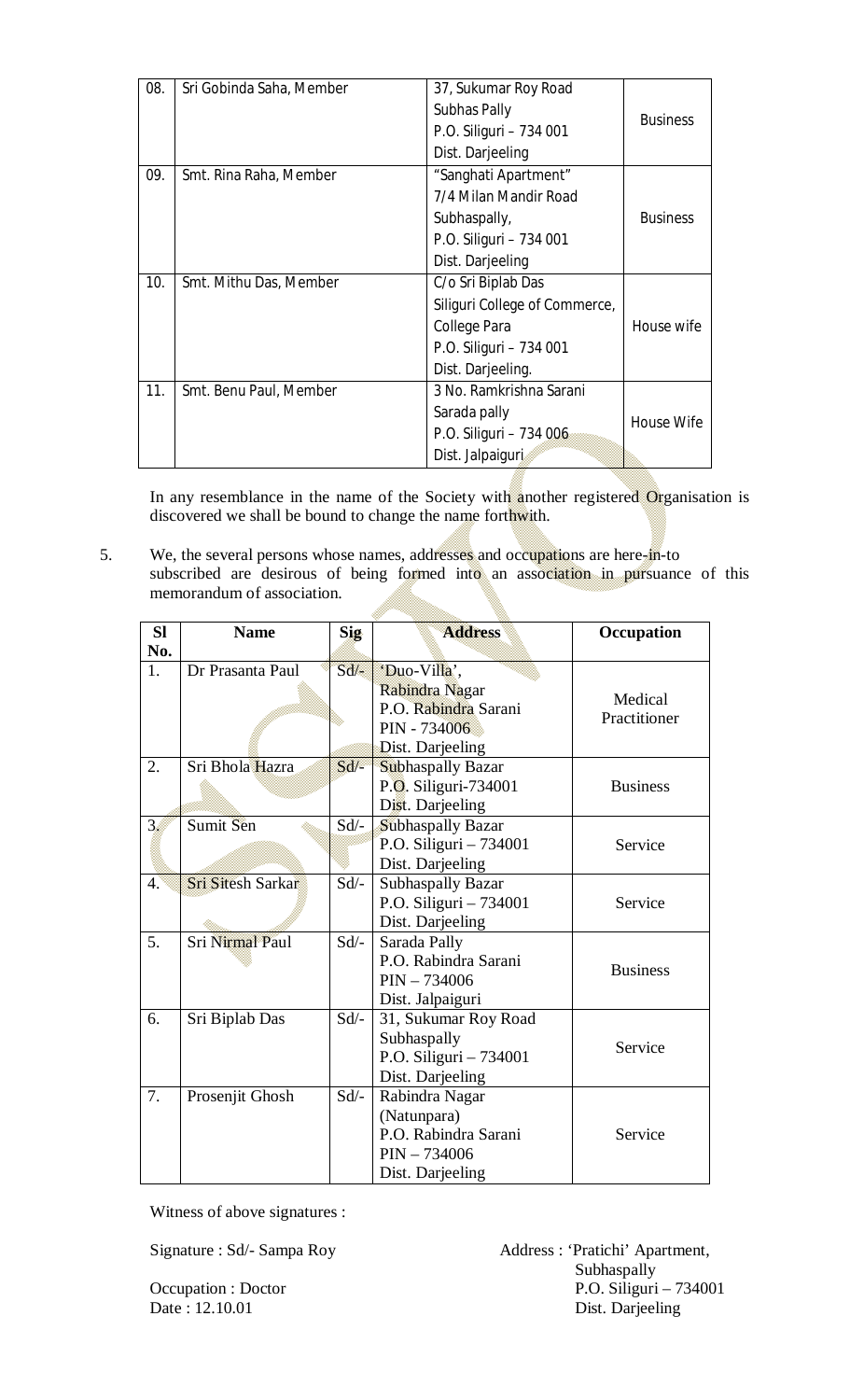#### **THE WEST BENGAL SOCIETIES REGISTRATION ACT. 1961 REGULATIONS OF ASSOCIATION OF SOCIETY**

#### **MEMBERSHIP : Admission :**

1. a) The signatories to the Memorandum of Association of the Society shall be first members of the Society.

b) The Executive Committee may admit to membership any person of any Caste, Creed or sex who has attained the age of eighteen years and agrees in writing to be bound by the Memorandum of Association and regulations of the Society and who in the opinion of the Executive Committee will be interested in advancement of the objects of the Society.

Be it noted here that the power to admit members is the sole and absolute power of the Executive Committee and the Executive Committee may refuse to admit any person as a member without assigning any reason there for.

#### **2. There will be three types of members :**

### **a) Life Member:**

Any person, qualified to be a life Member by the Executive Committee, on paying requisite amount and/or any movable or immovable property, may be a Life Member.

### **b) Honorary Member:**

Any person, whose connection with the Society is deemed to be useful, may with consent of such person be elected as **Honorary Member** of the Society. Such member shall not however, be eligible to be member of the Executive Committee nor shall be entitled to vote in any meeting.

#### **c) Ordinary Members :**

Any person, qualified to be a member and paying prescribed ordinary membership fee may be admitted as ordinary member of the Society.

# **3. Cessation of Membership :**

Any member shall cease to be a member –

- a) On his/her resignation from membership by a letter addressed to the Secretary;
- b) On his/her becoming insane or insolvent;
- c) On his/her conviction of any offence in connection with the formation promotion, management or conduct of affairs of society or a body corporate or of any offence involving moral turpitude.

#### **4. Register of Members :**

The Society shall maintain a Register of Members containing the names, addresses and their occupations date of admission and the date of cessation.

The Register will be kept open for inspection of the members of Society on requisition. All entries required to be made therein shall be entered within a period of 15 days.

# **5. Right and obligations of Members :**

- a) Any member of the Society has the right to elect and to be elected in any election of the Society;
- b) To submit suggestion for discussion to the Executive Committee and Sub-Committee on any matter;
- c) To inspect the account and the proceedings of the meetings of the Society on appointment with the Secretary;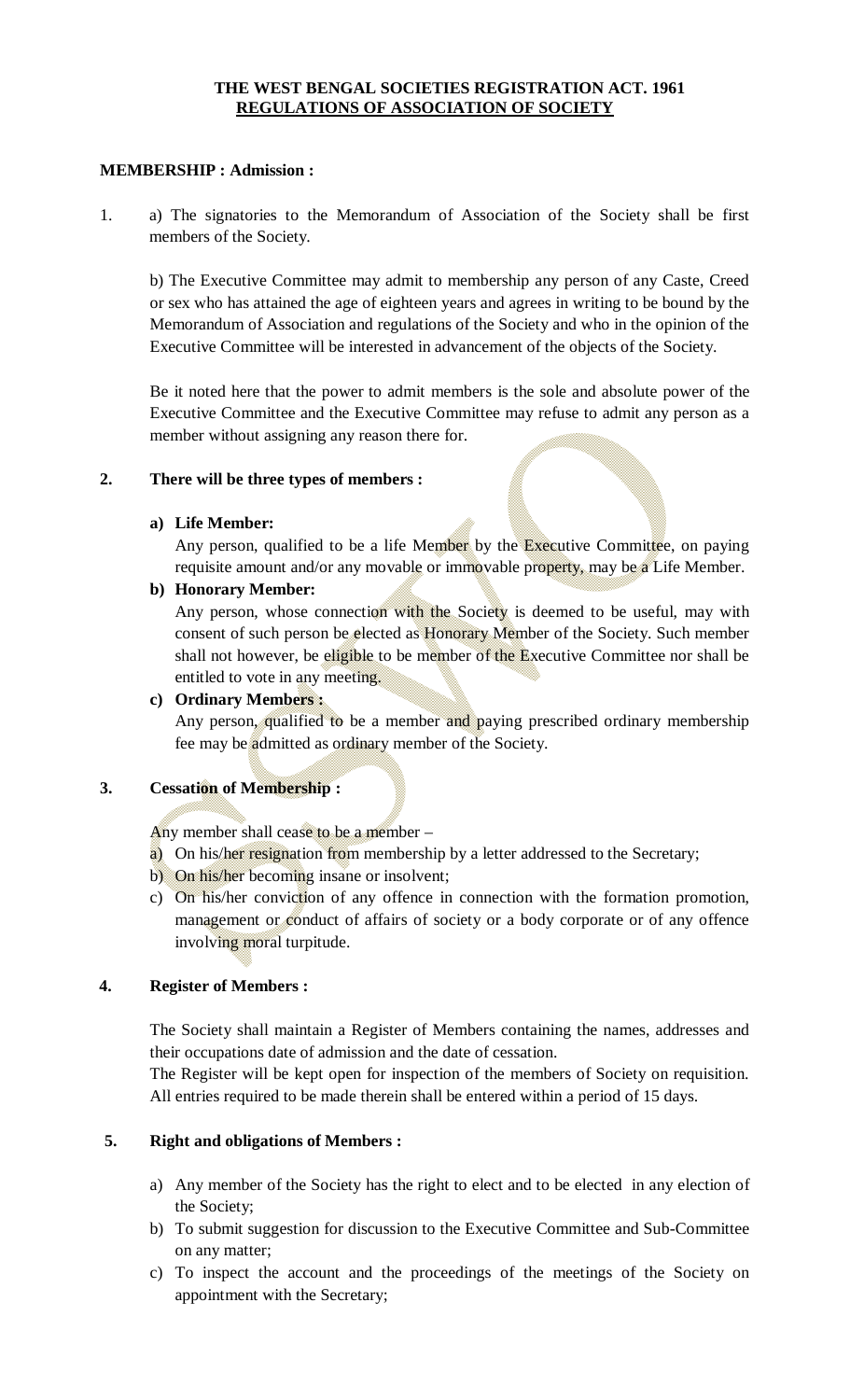- d) To pay his subscription within the prescribed time;
- e) Defaulting members shall not be allowed to take part or vote in a meeting;
- f) Members shall have one vote each.

#### **6. Expulsion of Members :**

Frequent action of any member if found by the Executive Committee detrimental to the interest and is in violation of the rules and regulations of the Society, he/she may be after due enquiry conducted, suspended or expelled from the membership by the Executive Committee. In that case the Executive Committees shall first serve the member concerned with a show cause showing therein the charges framed and ask him to submit his statement of defence within a month. On receipt of the explanation the Executive Committee shall have the power to take a suitable action against the delinquent member after allowing him to defend his case. If no reply to the show cause notice is received within a month, the Executive Committee may take an expert's decision.

For any act of expulsion or termination no such member shall be entitled to prefer nay claim for compensation or damage even if proved on subsequent date that such act of expulsion or termination was wrongful and or unlawful.

### **7. Composition and election :**

There shall be Executive Committee consisting of not less than 7 (seven) members. Elected Members shall be elected at the Annual General Meeting of the Society. The office bearers of the Executive Committee shall consist of President, Vice-President, Secretary, Treasurer, Assistant Treasurer and other members, to be elected in the Annual General Meeting of the Society. The office bearers shall be elected by the Executive Committee amongst themselves.

#### **8. Termination of Membership :**

A member of the Executive Committee shall cease to be a member of the Executive Committee if  $-$  (a) he/she resigns by letter addressed to be Secretary, (b) he/she absent himself in three consecutive meetings of the Executive Committee without any leave or without any reasonable ground, (c) he/she convicted of any offence in connection with the formation, promotion, management or conduct of the affairs of a Society or of a body corporate or any offence involving moral turpitude.

#### **9. Meeting :**

A meeting of Executive Committee shall be held at least once in a month at such place and time as the President or the Secretary may determine. Any five members of the Executive Committee and the Secretary shall summon the same within seven days and failing which the President or the requisitionists may do so provided no business other than specified in the notice shall be transacted at such meeting.

#### **10. Notice and Quorum :**

Seven days notice of the meeting specifying the place, time and the general nature of work and business to be transacted shall be given to every member of the Executive Committee. Emergency meeting may be called on 24 hours notice. One third members personally present shall constitute a quorum for the Executive Committee meeting and if a quorum is not present within 30 minutes of the time members present adjourn the meeting.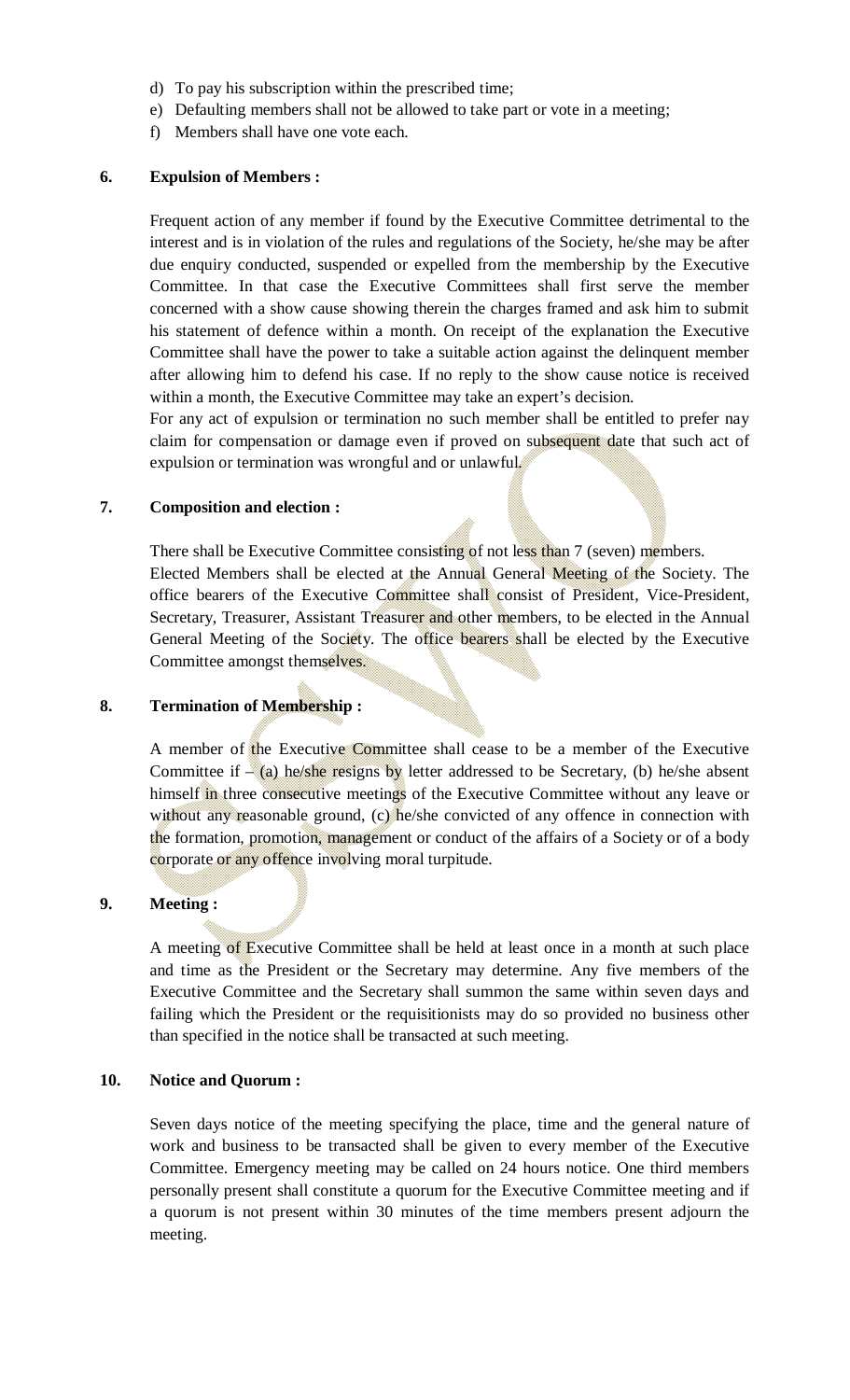# **11. Procedure of the meeting :**

The President or in his absence the Secretary shall preside over all meetings of the Executive Committee and in their absence members present shall elect a Chairman of the Executive Committee meeting. All questions before the meeting will be decided by a majority of votes, each member having one vote. The President or the Chairman shall have a second or casting vote in addition to his own vote in the case of equality of vote.

### **12. Power and duties of the Executive Committee :**

The Executive Committee shall have general power of supervision and conduct over all the affairs of the Society and in particular shall discharge the following duties:

- i) To appoint Sub-Committee with such power and duties as may be considered necessary or expedient;
- ii) To accept donation, gift, subscription, movable or immovable property for the objects of the Society;
- iii) To sell, lease, mortgage or otherwise dispose of and deal with all or any part of the property of the Society as deemed necessary or expedient for the purpose of the Society
- iv) To keep proper accounts of the Society and to open bank account in the name of the Society in one or more banks;
- v) To co-opt not more than two members to the Executive Committee;
- vi) To appoint a person or persons on payment to assist the Secretary/Treasurer in the maintenance of accounts etc.

### **13. Safe custody of Funds :**

- i) The Executive Committee of the trustee of the Society shall be responsible for the safe custody of the funds and assets of Society.
- ii) The funds of the Society shall be kept in some nationalized bank and be invested in ay securities, specified under Section 20 of the Indian Trust Act, 1882.

# **14. Books of Accounts and Inspection of :**

The books of account and other statutory books like Stock Register Inventory Register etc. Shall be kept at the registered office and shall be open to inspection of the members of the Executive Committee during usual office hours and the same shall be open to inspection of the members at such time and place as the Executive Committee directs on a written request made by the member.

# **15. Accounting Year :**

The accounting year of the Society shall be April to March of every year.

#### **16. General Meeting :**

#### **Annual General Meeting, Agenda Notice and Quorum**.

The Secretary shall annually call the Annual General Meeting within a month from the end of the last financial year by giving at least 14 days notice to all members and shall hold the Annual election on the same date.

#### **The business to be transacted at the Annual General Meeting shall be :**

a) To confirm the minutes of the last Annual General Meeting and of Special General Meeting, if any.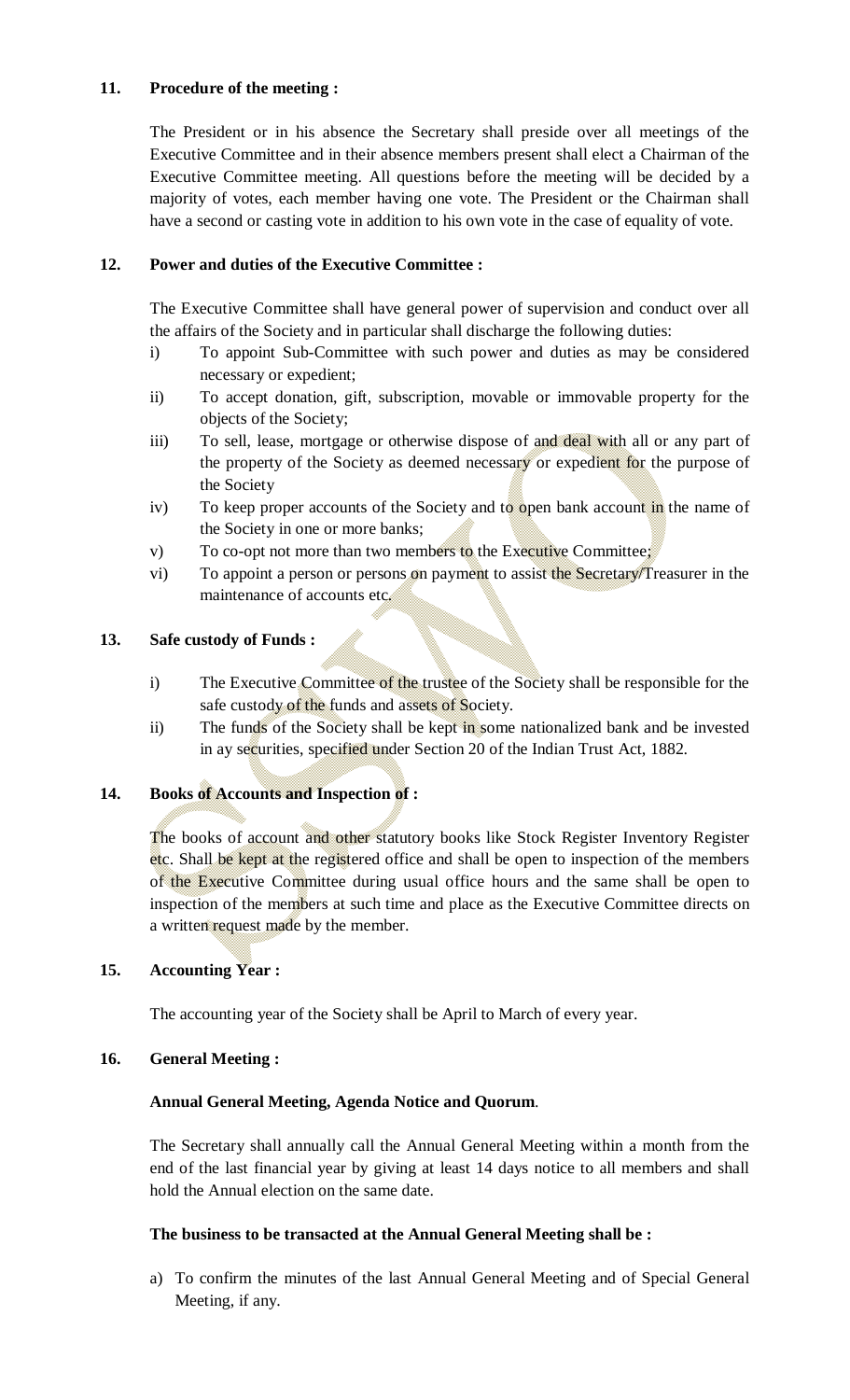- b) To adopt with or without modification the report of working of the Society for the previous year ended.
- c) To pass audited accounts for the said year.
- d) To appoint qualified Auditor or Auditors.
- e) To transact such business as may be fixed by the Executive Committee and office bearers.
- f) To transact such other business as may be brought forward by giving 14 days previous notice from any member.
- g) To conduct general election to be held and to elect Executive Committee and office bearers.
- h) 1/4 (one fourth) of the total members shall from the quorum in the Annual General Meeting.

# **17. Special General Meeting :**

A Special General Meeting may be convened by the Executive Committee at any time in view of urgency of the matter. At least 7 days notice shall be given for Special General Meeting.

Members may request the Executive Committee for Special General Meeting by placing a requisition signed by one third of total members. In the case the Executive Committee shall convene a Special General Meeting within a month from the receipt of such notice. In default by the Executive committee the requisitionists shall hold such meeting provided no business other than those specified in the notice shall be transacted.

# **18. Extra-Ordinary General Meeting :**

The Executive Committee may direct to convene an Extra-Ordinary General Meeting for consideration of addition, alternation of amendment of the regulations of the Society. 7 days notice along with the proposed draft of change shall be sent to members before the meeting. The resolution for change, amendment etc. of the Regulations be carried out if accepted by the three-fourth of the members of the Society.

# **19. Duties of Office – Bearers :**

# **President :**

- a) He / She shall preside over all meetings of the Society;
- b) Take all disciplinary actions such as removal, dismissal etc. In consultation with the Executive Committee;
- c) Advice the Secretary in any matter requiring urgent attention;
- d) Call emergent meetings.

# **Vice President :**

In absence of President he/she will perform the duties of the President.

# **Secretary :**

- a) Convene all meetings of the Society;
- b) Maintain minute books of all meeting;
- c) Issue general circulars and notices;
- d) Receive all applications for membership which shall be placed before the Executive Committee.
- e) Sign on behalf of the Society all receipts for all sums received as subscription etc.
- f) Sign and give pay order on all bills for payment;
- g) Transact all other business subject to the direction of the Executive Committee;
- h) Sign and execute all the papers and documents on behalf of the Society and in the interest of the Society to file suit or defend any suit and/or any legal matter.